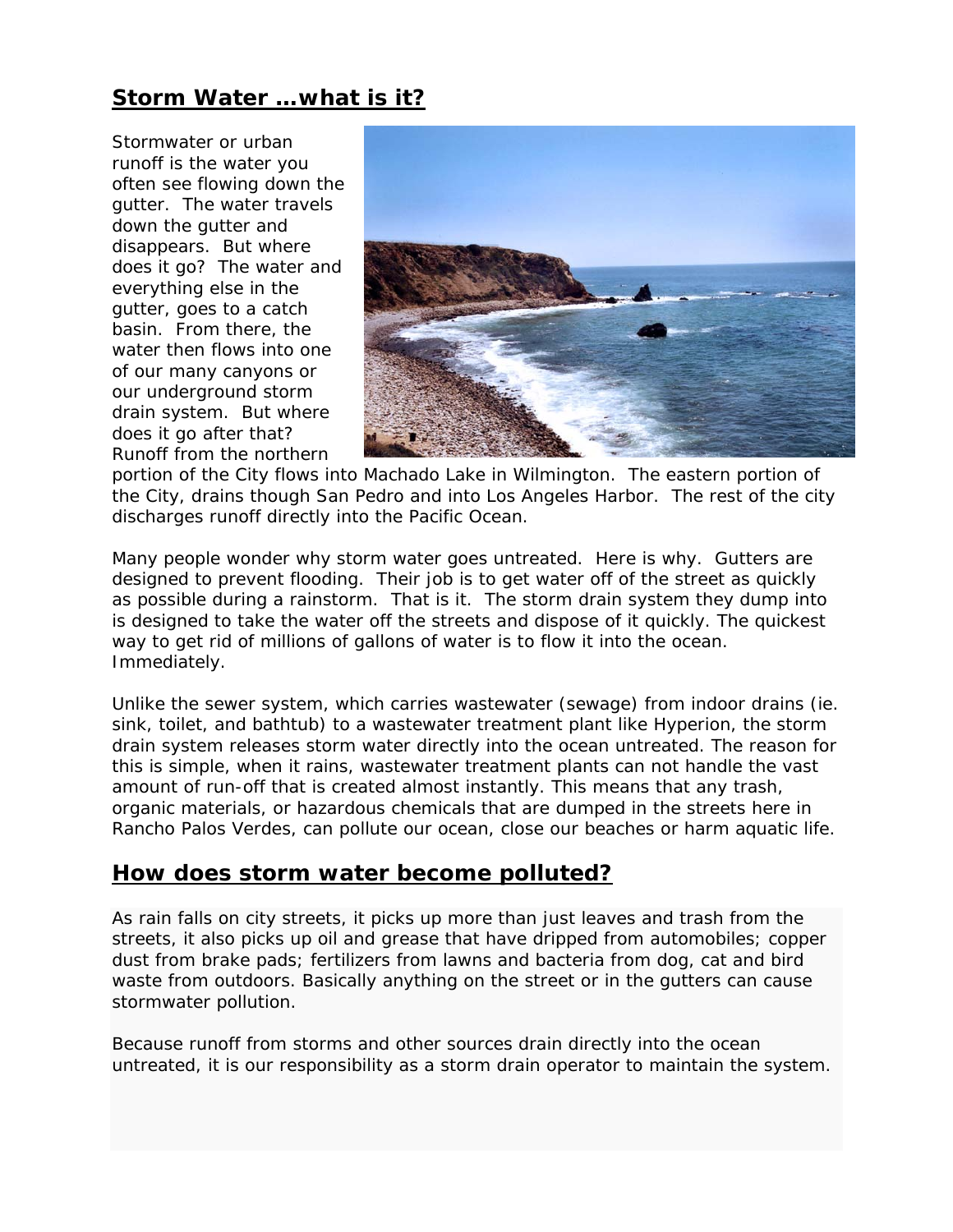# *What are we doing?*

This is what the City of Rancho Palos Verdes is doing to prevent Stormwater pollution:

- Cleaning-out all City-owned storm drain catch basins at least twice per year and on a complaint basis.
- Scheduled street sweeping of all residential and commercial streets including City owned and/or operated parking lots.
- Stormwater Pollution Prevention Ordinance in place.
- Implementation of Best Management Practices (BMPs) on City construction and maintenance activities.
- Provides training for all relevant City employees to ensure awareness and use of BMPs on construction and maintenance projects on an on-going basis.
- Active public outreach and education program.
- In 2006 the city took video of all its storm drains to check their structural integrity and to ensure that no one has illegally connected to the storm drain system.
- Inspecting approximately 70 businesses on a regular basis.
- Requiring special treatment systems on high priority new development projects.
- Installing special filters in high priority catch basins.
- Collecting weekly samples at three of our beaches.

## Here is what you can do:

As a resident or business owner in Rancho Palos Verdes you can make a difference in the community in which you live. Read on to learn what you can do to



prevent stormwater pollution.

- Keep your vehicles in good running order and perform routine maintenance to prevent leaks from oil and other car fluids.
- Don't hose down oil spills into gutters or drains. Clean up with absorbent materials (such as kitty litter) to allow prompt cleanup of all spills. Dispose of absorbent materials in trash.
- Take your vehicle to a car wash instead of washing at home. If you do wash at home, divert the wash water onto your lawn or garden and use a biodegradable, phosphate-free detergent. Use a bucket (not a running hose) to wash and rinse your car to conserve water.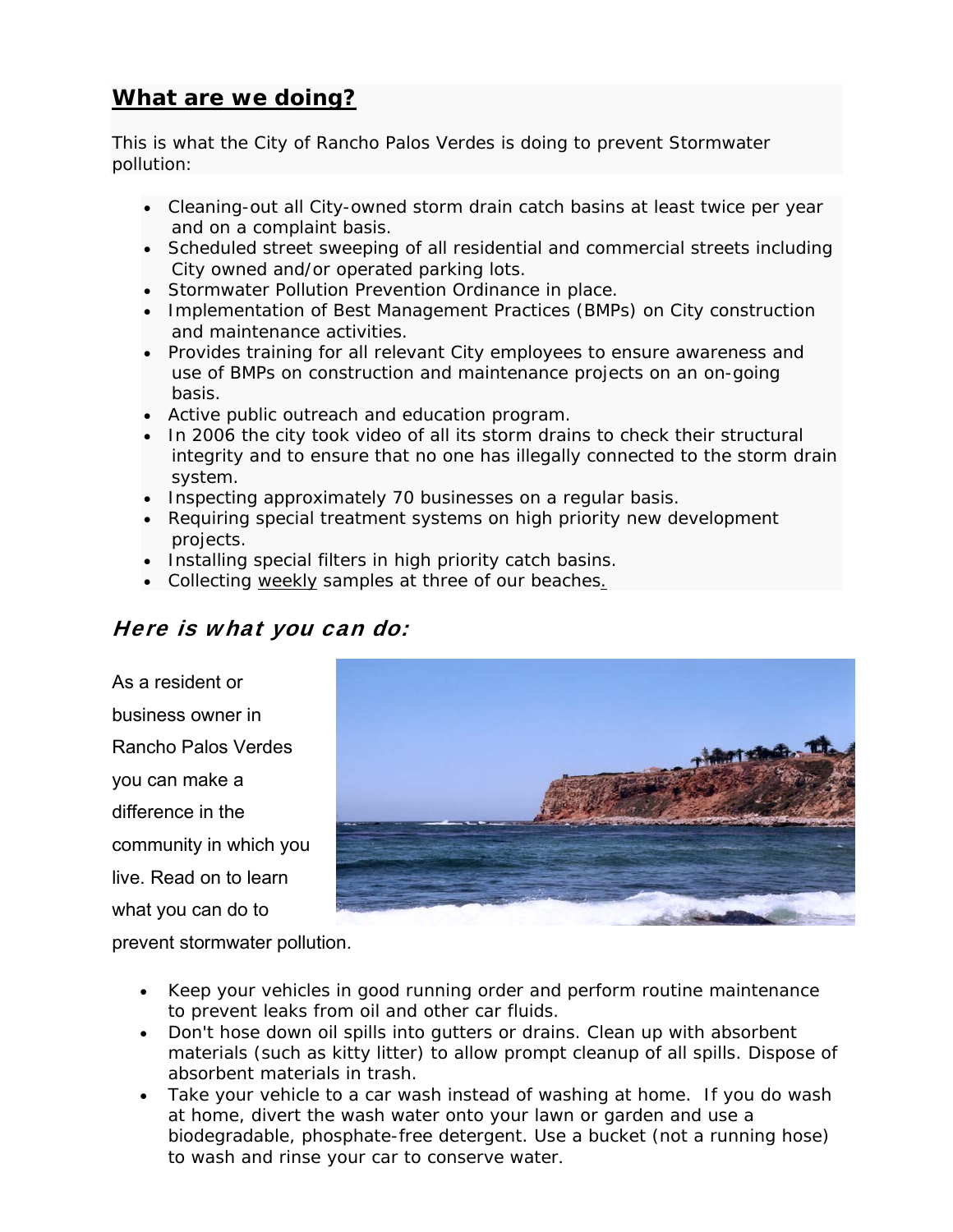• The City has 2 used oil recycling centers. Please take your used oil and filters to one of these locations.

> **Kragen Auto Parts #1649**  29227 S Western Ave Rancho Palos Verdes , CA 90275 (310) 514-0478

**Valvoline Instant Oil Change**  29519 Western Ave Rancho Palos Verdes , CA 90275 (310) 519-8295

- Leave your used motor oil and filters in a sealed container, of zip lock bag at curbside on your recycling day (the first collection of the week).
- Please dispose of hydraulic transmission and radiator fluids at a Household Hazardous Waste Facility. Or visit the Gaffey SAFE center located at 1400 N. Gaffey Blvd., San Pedro. It is open every Friday, Saturday and Sunday from 9 am to 3 pm.
- Don't blow or rake leaves into streets, gutters, or storm drains.
- Use organic or non-toxic fertilizers. Don't over fertilize and don't fertilize near ditches, streams, or other water bodies.
- Use non-toxic pesticide alternatives whenever possible.
- Never clean paintbrushes or rinse paint containers into a street, gutter, or storm drain.
- Pick up after your pets. All of them.
- Make sure your pool is algae free and dechlorinated before pumping to the street or canyon. Please do not drain your salt water pools to the street. Salt water negatively impacts our native flora and fauna and fresh water animals (such as frogs and tadpoles) will not survive any influx of salt water into their habitats.

### **Helpful Phone Numbers:**

| L.A. County Household Hazardous Waste Hotline                           | 1-888-CLEAN-LA |
|-------------------------------------------------------------------------|----------------|
| 24-Hour Illegal Dumping Hotline (to report illegal dumping)             | 1-888-CLEAN-LA |
| Los Angeles County Health Department                                    | 1-213-351-6634 |
| Los Angeles County Health & Hazardous Materials Division 1-213-890-4089 |                |
| Air Quality Management District General Information Line                | 1-909-396-2000 |
| Sanitation Districts of L.A. County (HHW)                               | 1-800-238-0173 |
| L.A. County Dept. of Public Works (HHW)                                 | 1-888-CLEAN-LA |
| Household Hazardous Waste Pickup                                        | 1-800-HHW-PKUP |
| <b>Recycling Center Locations</b>                                       | 1-800-RECYCLE  |

### *Useful links*

General: [www.888cleanla.com](http://www.888cleanla.com/)

**For Residents**: